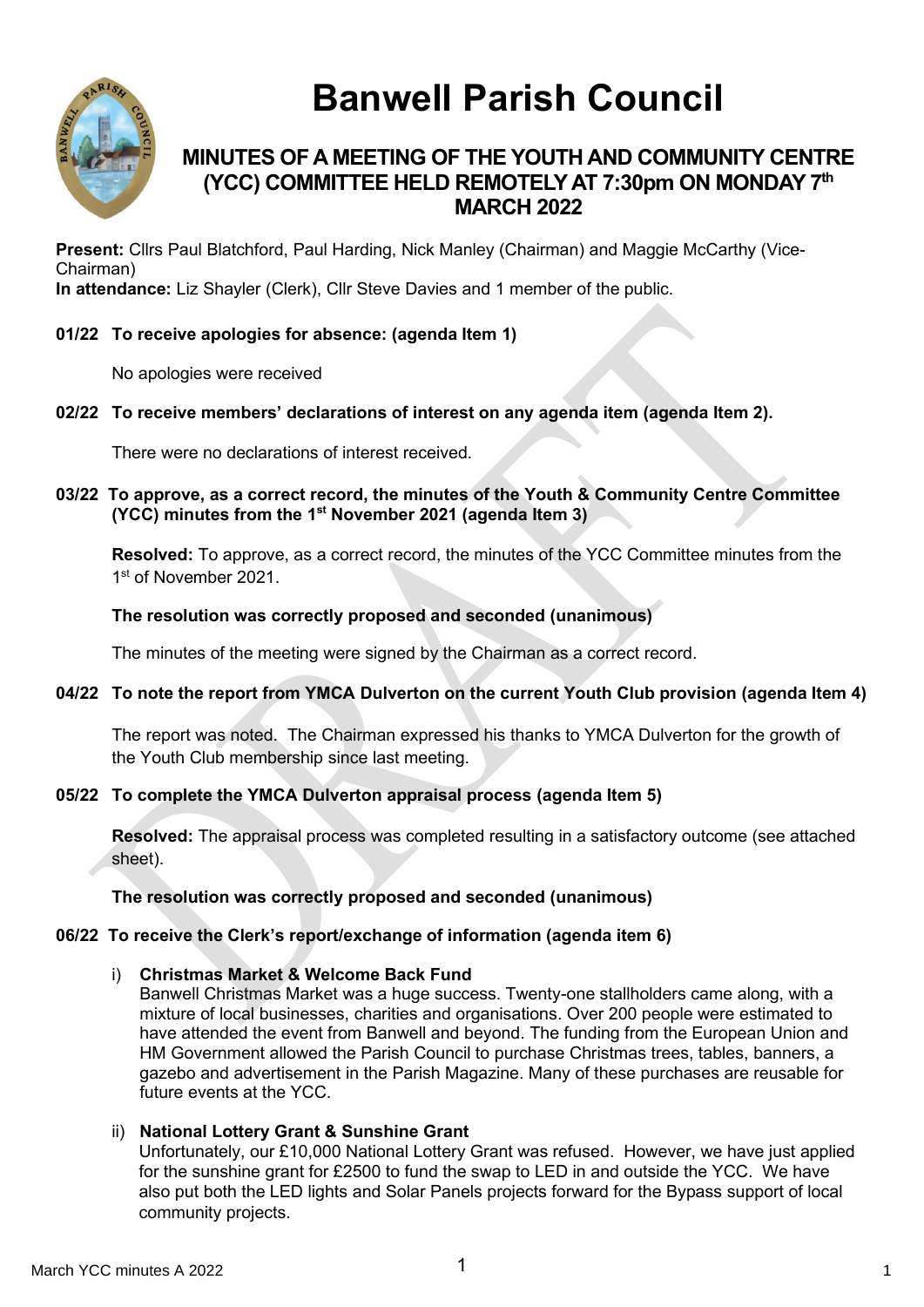## iii) **Social Prescribing Community Grant**

A grant has been applied for to fund a summer holidays package of positive experiences for young people who attend Banwell Youth Club and those who may wish to join Youth Club. Included is a residential weekend for approximately 15 young people which will include activities at the YMCA Centre in Bridgewater, camping at the Youth & Community Centre Banwell and team building exercises the following day. The summer holidays activities include a different activity every Monday throughout the summer holidays (except for the bank holiday) for approximately 4 hours.

## iv) **Community Food Project Grant**

A grant has been applied for to fund two courses of six face-to-face cooking sessions from a trained food technician. There will be a quick demonstration focusing on the key elements for the lesson and then with support from volunteers' young people will complete the recipe. The culmination of this project will be to cook for a social occasion, young people will experience creating a meal plan, creating a shopping list and a time plan for cooking. It will also focus on the social aspect of eating with others and its benefits for reducing isolation.

#### v) **YCC car parking lines**

The disabled parking symbol which had sheered off the surface of the carpark has now been repainted.

#### vi) **Push bar doors in the hall**

There has been an issue with the push bar doors at the back of the main hall. Currently the mechanism has been replaced once and is due to be replaced again.

## **07/22 To discuss and agree a way forward in relation to Wifi at the YCC (agenda item 7)**

**Resolved:** To approve the payment of up to £350 to install an ethernet cable which runs from the office to the hall to enable livestreaming from the hall.

## **The resolution was correctly proposed and seconded (unanimous)**

## **08/22 To agree the fee for the new WeAreAware support Group (agenda item 8)**

**Resolved:** To offer the YCC for free for four months to allow a new WeAreAware support group to be set up and the committee to review the fee in July 2022.

## **The resolution was correctly proposed and seconded (unanimous)**

## **09/22 To note the Youth and Community Centre (YCC) and Youth Clubs Budgets (agenda item 9)**

The Youth & Community Centre and Youth Club budgets were both noted.

#### **10/22 Date of Next Meeting (agenda item 10)**

YCC Committee Meeting at Banwell Youth & Community Centre 3<sup>rd</sup> of May 2022

The meeting closed at 19:50

| Chairman |
|----------|
|          |

|--|--|--|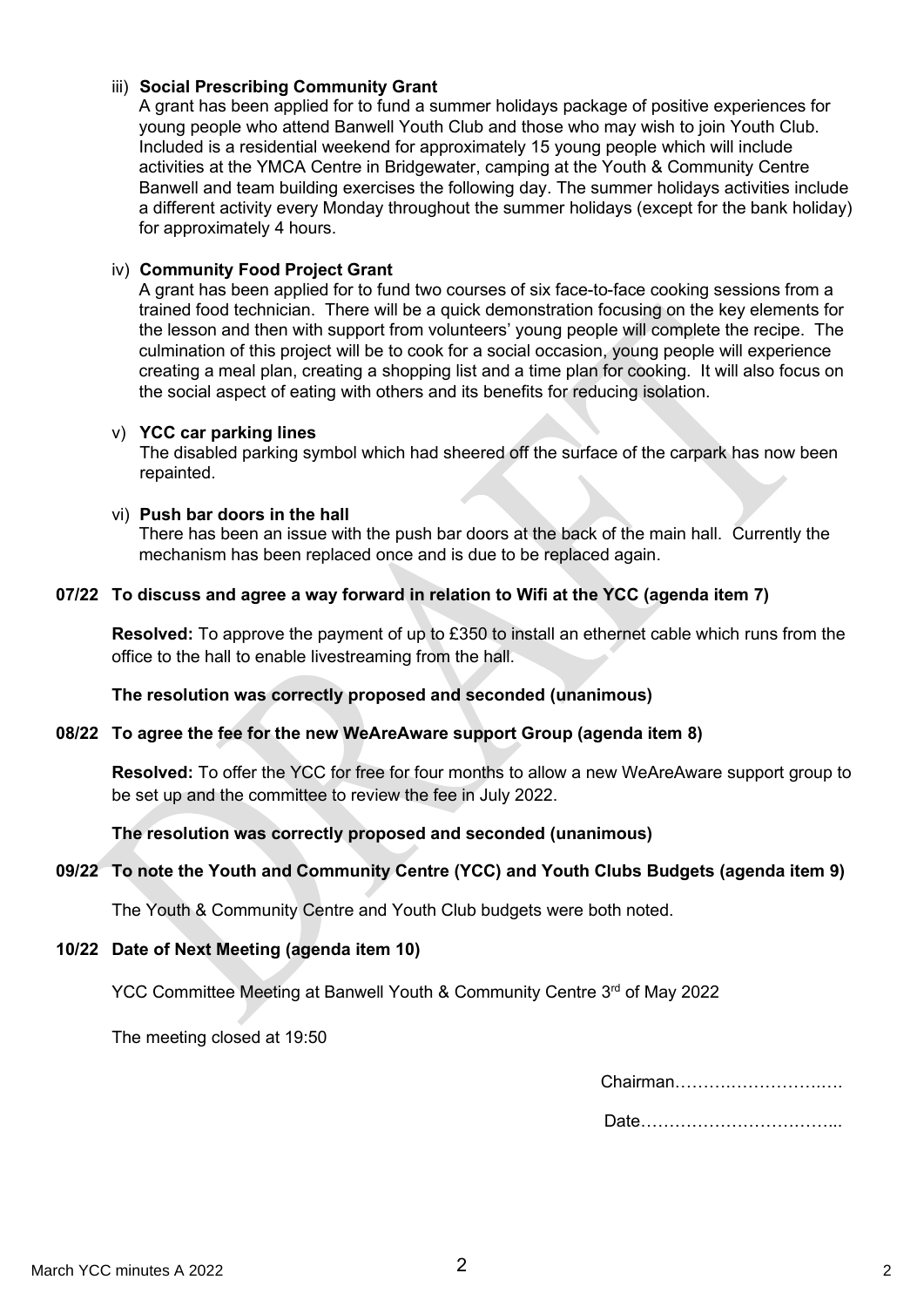## **YMCA –REVIEW OF PERFORMANCE**

Period under review 9<sup>th</sup> November 2021 to the 1<sup>st</sup> March 2022.

- 1. Are all contracted sessions being held? Yes / No where possible Comments...
- 2. Are the numbers attending increasing? Yes / No / NA Comments - numbers have risen to a consistent 13 to 15 since YMCA Dulverton's attendance at the Christmas Market.
- 3. Is a comprehensive range of activities being organized? Yes / No / NA Comments – cooking is a very popular activity.
- 4. Are YMCA demonstrating a degree of flexibility in the activities provided to meet users' needs (e.g. weekend or holiday activities)? Yes / No Comments – Covid has curtailed a lot of activities. However, a comprehensive set of activities are being planned for the summer holidays along with a residential
- 5. YMCA arranging activities outside of the village? Yes / No / NA Comments - Covid has restricted activities outside the village although there was a very successful trip to AirHop. A comprehensive set of activities are being planned for the summer along with a residential.
- 6. Are YMCA seeking other sources of funding for Youth Club activities? Yes / No / NA Comments – the Clerk has applied on behalf of Youth Club for two sets of funding for summer holiday activities, a residential weekend and two sets of 6 week cookery course.
- 7. Is any feedback from users/parents positive? Yes / No Comments – Facebook comments from parents encouraging parents to send their children.
- 8. Have any complaints been received about the service? Yes / No Comments…
- 9. Have there been any behavioural issues at the Youth Club including damage? Yes / No / NA **Comments**
- 10. Have any unannounced visits been made by Committee members since the review? Yes/No **Comments**
- 11.Any other comments
- 12. Conclusion Satisfactory / Unsatisfactory
- 13.Action points for YMCA
- 14.Action points for Youth Club Management Committee.
	- A member of the committee to attend Youth Club to get feedback from young people.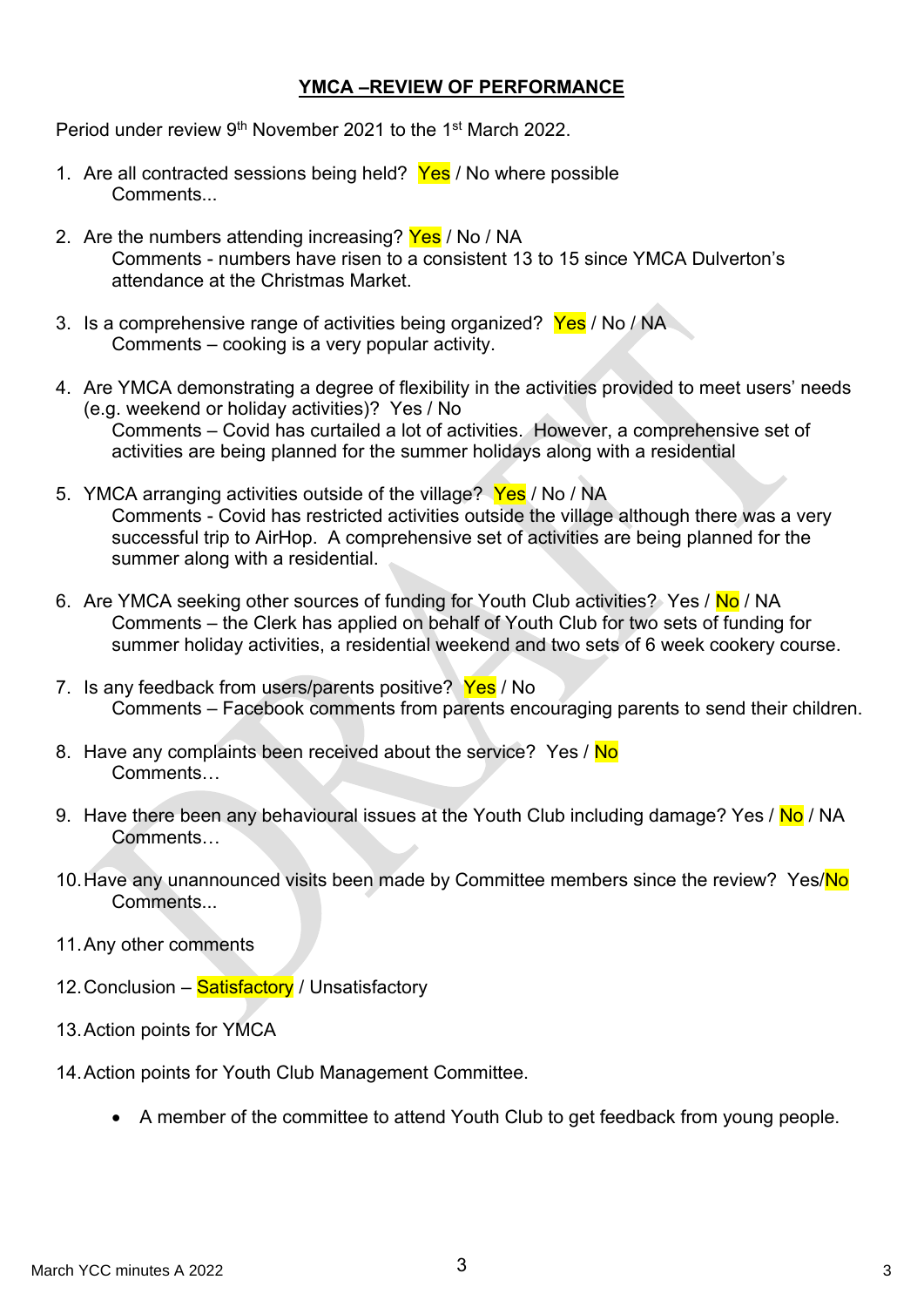## **YMCA –REVIEW OF PERFORMANCE**

Period under review 4<sup>th</sup> March 2022 to the 3<sup>rd</sup> May 2022.

- 1. Are all contracted sessions being held? Yes / No where possible Comments...
- 2. Are the numbers attending increasing? Yes / No / NA Comments - numbers have risen to a consistent 18.
- 3. Is a comprehensive range of activities being organized? Yes / No / NA Comments… report to follow
- 4. Are YMCA demonstrating a degree of flexibility in the activities provided to meet users' needs (e.g. weekend or holiday activities)? Yes / No Comments – A comprehensive set of activities are being planned for the summer holidays along with a residential in September.
- 5. YMCA arranging activities outside of the village? Yes / No / NA Comments - There was a very successful trip to AirHop. Three trips outside of Banwell are planned along with a residential which will take young people to YMCA Bridgewater activity centre.
- 6. Are YMCA seeking other sources of funding for Youth Club activities? Yes / No / NA Comments –two sets of funding has been awarded for summer holiday activities, a residential weekend and two sets of 6 week cookery courses to start in June.
- 7. Is any feedback from users/parents positive? Yes / No Comments – Facebook comments from parents encouraging parents to send their children.
- 8. Have any complaints been received about the service? Yes / No Comments…
- 9. Have there been any behavioural issues at the Youth Club including damage? Yes / No / NA Comments…
- 10.Have any unannounced visits been made by Committee members since the review? Yes/No Comments...
- 11.Any other comments
- 12. Conclusion Satisfactory / Unsatisfactory
- 13.Action points for YMCA
- 14.Action points for Youth Club Management Committee.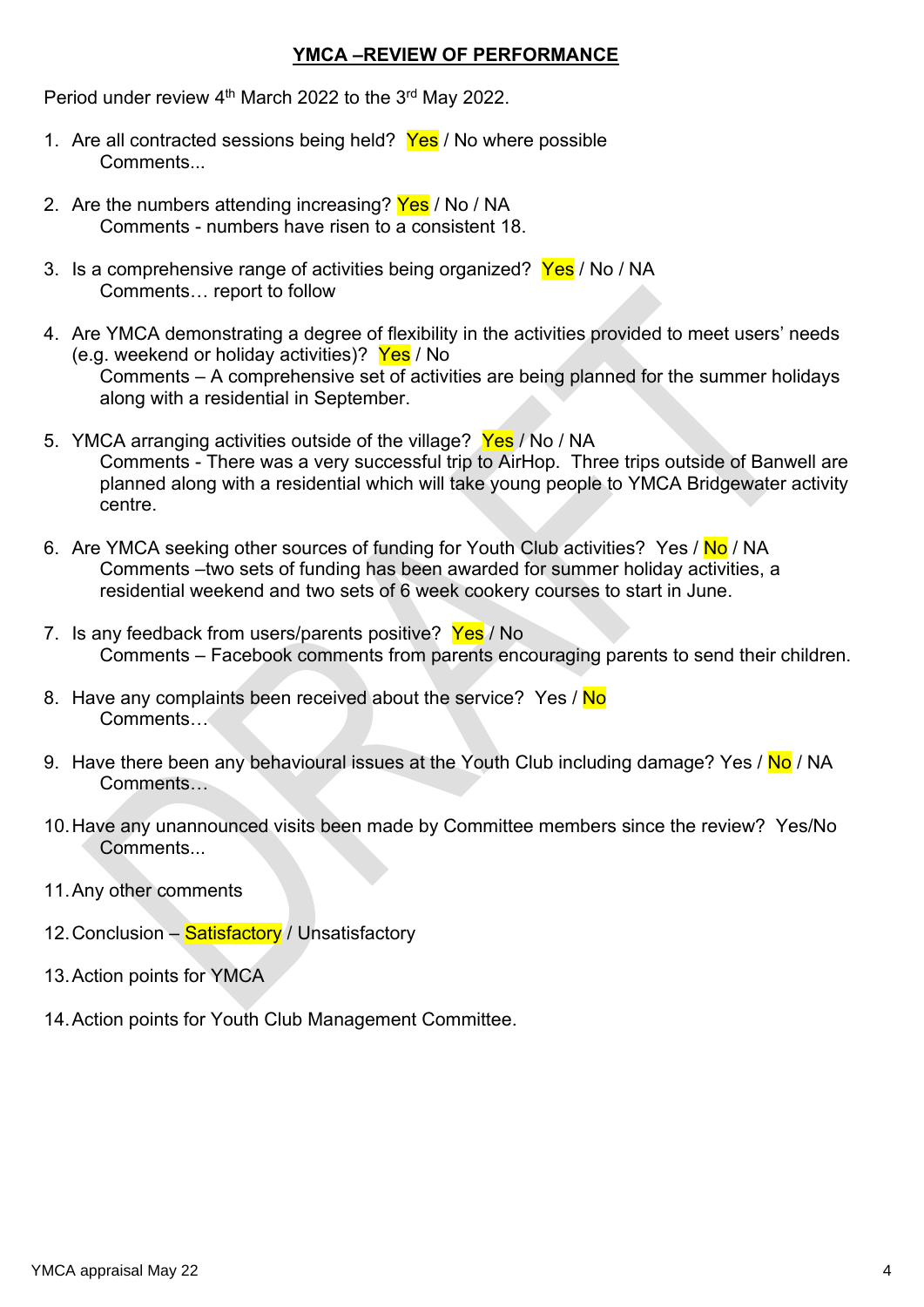## **Clerks Report**

## **Social Prescribing Grant**

We have been awarded the social prescribing grant to fund a summer holidays package of positive experiences for young people who attend Banwell Youth Club and those who may wish to join Youth Club.

The summer holidays activities include a different activity every Monday throughout the summer holidays (except for the bank holiday) for approximately 4 hours. These are activities chosen by young people but addressing things they might never have done before.

Activities outside of Banwell.

- Trip to the beach to play adventure golf
- Picnic to Blaise Castle

Activities, at the Youth & Community Centre and around Banwell,

- yoga, smoothie making & bar-b-que
- walk around the parish, foraging & picnic
- Art Project (designing a mural for the storage container) & screen printing

In September there is a residential weekend for approximately 15 young people (many of whom have never stayed away from home) currently attending Youth Club which will include activities (chosen by young people) at the YMCA Centre in Bridgewater, camping at the Youth & Community Centre Banwell and team building exercises the following day to include tie dying t-shirts.

#### **Community Food Project Grant**

We have also been awarded a grant to fund two courses of six face-to-face cooking sessions from a trained food technician. There will be a quick demonstration focusing on the key elements for the lesson and then with support from volunteers' young people will complete the recipe.

The culmination of this project will be to cook for a social occasion, young people will experience creating a meal plan, creating a shopping list and a time plan for cooking. It will also focus on the social aspect of eating with others and its benefits for reducing isolation.

At the end of the course young people will be taking home an apron, omelette pan and spatula which it is hoped will inspire them to continue to cook themselves and for their family.

#### **Push bar Doors and Wifi**

There continues to be an issue with the push bar doors at the back of the main hall. It seems that Urban Windows were taken over two months ago and so I am waiting to hear when the mechanism will be replaced. The new ethernet link has now been installed.